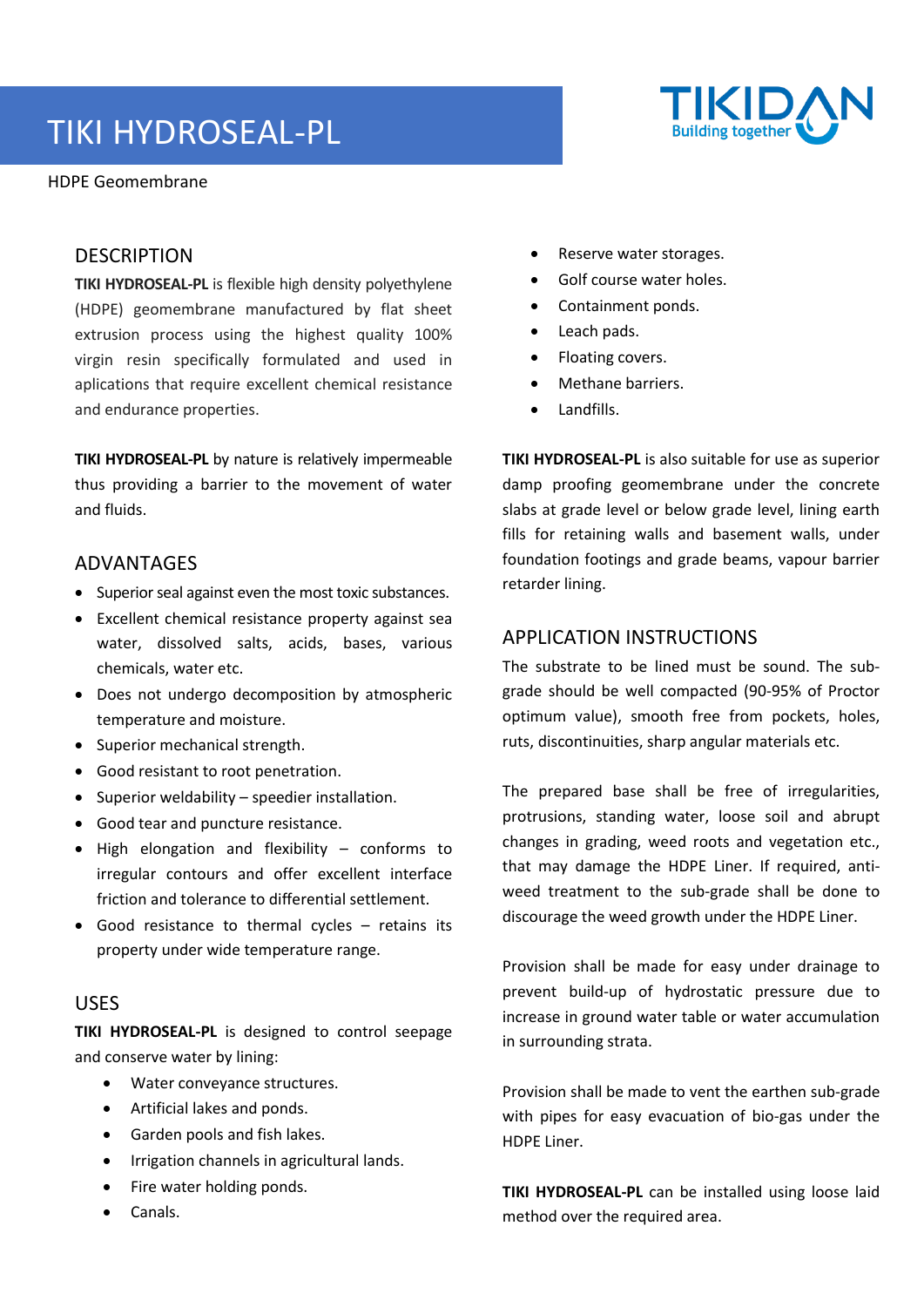

We recommend that, the installation should be carried out by a skilled applicator having prior experience with HDPE geomembrane application, to realize a perfect and very careful application in any situation. The correct assembly of the sheet must be achieved by hot air weld equipment specifically wedge welder or by using PVC / Polyethylene tape.

It is advisable to carry out some sample welding for the adjustment of temperatures of welding machines before starting installation operations.

It is compulsory to make sure that the overlapping joints are cleaned and dry free from oil and grease.

#### **INSTRUCTIONS**

To avoid compatibility issues with other materials and puncture damage, a layer of ≥300gsm geotextile in polypropylene DANOFELT PP must be interposed as separating layer, between the **TIKI HYDROSEAL-PL**  and the substrate.

#### SUPPLY

**TIKI HYDROSEAL-PL** is supplied in below roll sizes:

| Thickness | $1.0$ mm ( $\pm$ 10%)           | $1.5$ mm ( $\pm$ 10%)           |  |
|-----------|---------------------------------|---------------------------------|--|
| Width     | 8.0 mtr. $(\pm 1\%)$            | 8.0 mtr. $(\pm 1\%)$            |  |
| Length    | 210 mtr. $(\pm 1\%)$            | 140 mtr. (±1%)                  |  |
| Roll      | 1680 m <sup>2</sup> ( $\pm$ 2%) | 1120 m <sup>2</sup> ( $\pm$ 2%) |  |

### STORAGE

**TIKI HYDROSEAL-PL** sheet must be stored above 5°C. Store under the shed & protect from extremes of temperature. Rolls must be stored in upright vertical position. Avoid stacking of rolls horizontally on their sides or in double stack position.

## SAFETY PRECAUTIONS

As with all synthetic products, care should be taken during use and storage of **TIKI HYDROSEAL-PL.**

| Property                                                        | <b>Average Values</b>               |                                     | <b>Test Standard</b>               |
|-----------------------------------------------------------------|-------------------------------------|-------------------------------------|------------------------------------|
| <b>Thickness</b>                                                | 1.0 mm $(\pm 10\%)$                 | 1.5 mm $(\pm 10\%)$                 | <b>ASTM D5199</b>                  |
| Density                                                         | $\geq$ 0.940 g/cc                   | $\geq$ 0.940 g/cc                   | ASTM D792                          |
| Colour                                                          | One side blue &<br>Other side black | One side blue &<br>Other side black | Visual                             |
| Tensile Strength at Break, L/T                                  | ≥28 kN/m                            | ≥43 kN/m                            | ASTM D6693 Type IV                 |
| Elongation at Break, L/T                                        | ≥700 %                              | ≥700 %                              | ASTM D6693 Type IV                 |
| Tensile Strength at Yield, L/T                                  | $\geq$ 15 kN/m                      | $\geq$ 23 kN/m                      | ASTM D6693 Type IV                 |
| Elongation at Yield, L/T                                        | >12%                                | >12%                                | ASTM D6693 Type IV                 |
| <b>Tear Resistance</b>                                          | $\geq$ 125 N                        | $\geq$ 187 N                        | <b>ASTM D1004</b>                  |
| <b>Puncture Resistance</b>                                      | $\geq$ 320 N                        | ≥500 N                              | <b>ASTM D4833</b>                  |
| Dimensional Stability                                           | ±2%                                 | ±2%                                 | <b>ASTM D1204</b>                  |
| Stress Crack Resistance (SP -<br>Notched Constant Tensile Load) | ≈500 Hrs.                           | ≈500 Hrs.                           | ASTM D5397 (Appendix A)            |
| <b>Oxidative Induction Time</b>                                 | ≥100 Minutes                        | $\geq$ 100 Minutes                  | ASTM D3895 (at 200 $^{\circ}$ C)   |
| Standard -OIT<br><b>OR</b><br>High Pressure -OIT                | ≥400 Minutes                        | ≥400 Minutes                        | ASTM D5885 (at 150 <sup>°</sup> C) |